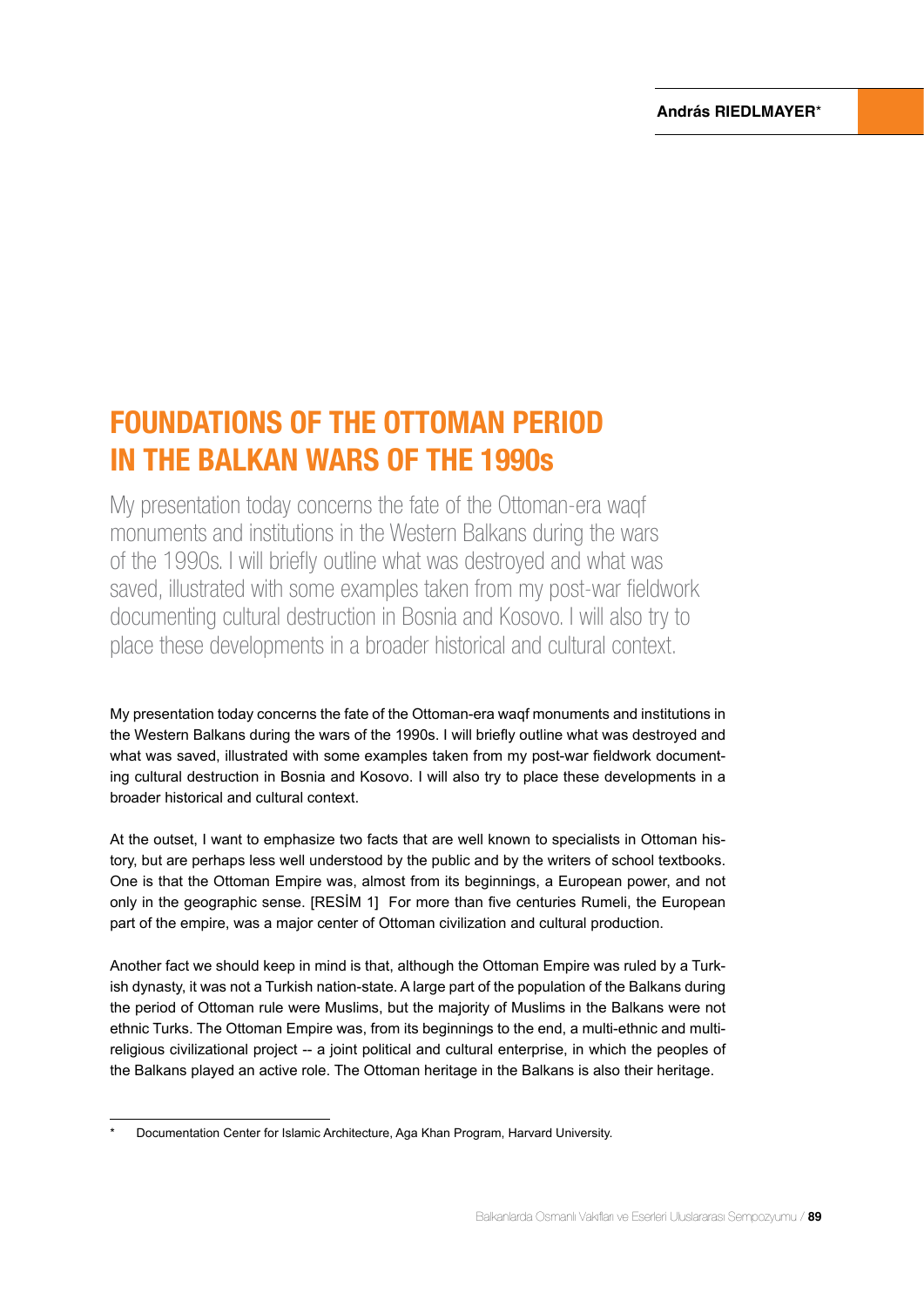This historical fact is graphically illustrated by a map [RESİM 2] displaying the results of a study that examined the geographic and ethnic origins of the soldiers who guarded the Ottoman frontier fortresses in Hungary during the reign of Sultan Süleyman Kanunî. As we can see, only two and a half percent of those Ottoman soldiers came from Anatolia. The vast majority of the soldiers were natives of the Western Balkans. More than half of the men guarding the frontier fortresses came from Bosnia and Herzegovina; almost a third came from Serbia and Kosovo. Smaller numbers came from other regions of the Ottoman Balkans. The majority of these Ottoman soldiers from the Balkans were Muslims by birth. A much smaller number were *devşirme* or other converts to Islam. The Ottoman garrisons on the empire's frontier also included many Christian troops, who served in auxiliary military formations.

The large tombstone we see at the center of this photo [RESİM 3] marks the grave of one of these Balkan Muslim soldiers of the padishah, a Bosniak named Omer Aga Başiç, who fell as a martyr (*şehit*) in the Ottoman-Habsburg wars. In shape, it resembles other Ottoman gravestones of the period, except for its enormous size, which is typically Bosnian —Omer Aga's gravestone is more than four meters tall.

In the first period of Ottoman rule in the Balkans, it was the sultan and his officials who established the first endowments for the building of mosques, school, libraries, charity soup kitchens, baths, inns for travelers, tekkes, and the bazaar shops whose rents supported these charitable and religious institutions. [RESİM 4]

But by the end of the 16th century a large part of the local population in the Western Balkans -- in some areas a majority -- had converted to Islam. Among these Balkan Muslims there were many who served the Ottoman state as soldiers, statesmen, Islamic jurists and scholars. Most of the mosques and of the other waqf buildings and institutions established in the Balkans during the Ottoman period were endowed by Muslim natives of the region.

Examples of monuments and institutions endowed by local Muslim benefactors, include the Mosque of Sofu Sinan Pasha in the Kosovo city of Prizren [RESİM 5]; the famous bridge over the Drina built by the grand vizier Mehmed Paşa Sokoloviç (Sokollu) for his hometown of Vişegrad in Bosnia [RESİM 6]; and the mosque, medrese, library and other endowments established in Sarajevo by its Ottoman governor Gazi Husrev Beg, a Bosnian Muslim. [RESİM 7 & 8] These and other waqf monuments of the Ottoman period have become local landmarks, symbols of the towns in which they were built. They are an integral part of the history and cultural heritage of the Balkans and of its peoples.

The long era of Ottoman rule in the Western Balkans came to a violent end at the beginning of the 20th century. For the local Muslim communities, and for the endowments that sustained their religious, educational and charitable activities, these events marked the beginning of an existential crisis. The political struggles and economic difficulties of the inter-war period were followed by the destruction and human losses of the Second World War.

After the end of the war in 1945, a communist regime took power in what had been the Kingdom of Yugoslavia. What the change of regimes meant for the local Islamic communities has been discussed by other speakers. I will merely mention a few examples to illustrate the consequences to the built heritage.

One of the oldest waqf buildings in Sarajevo was the Mevlevi tekke, built by an endowment established in 1462 by Isa Beg Ishakoviç, the Ottoman governor who is considered the city's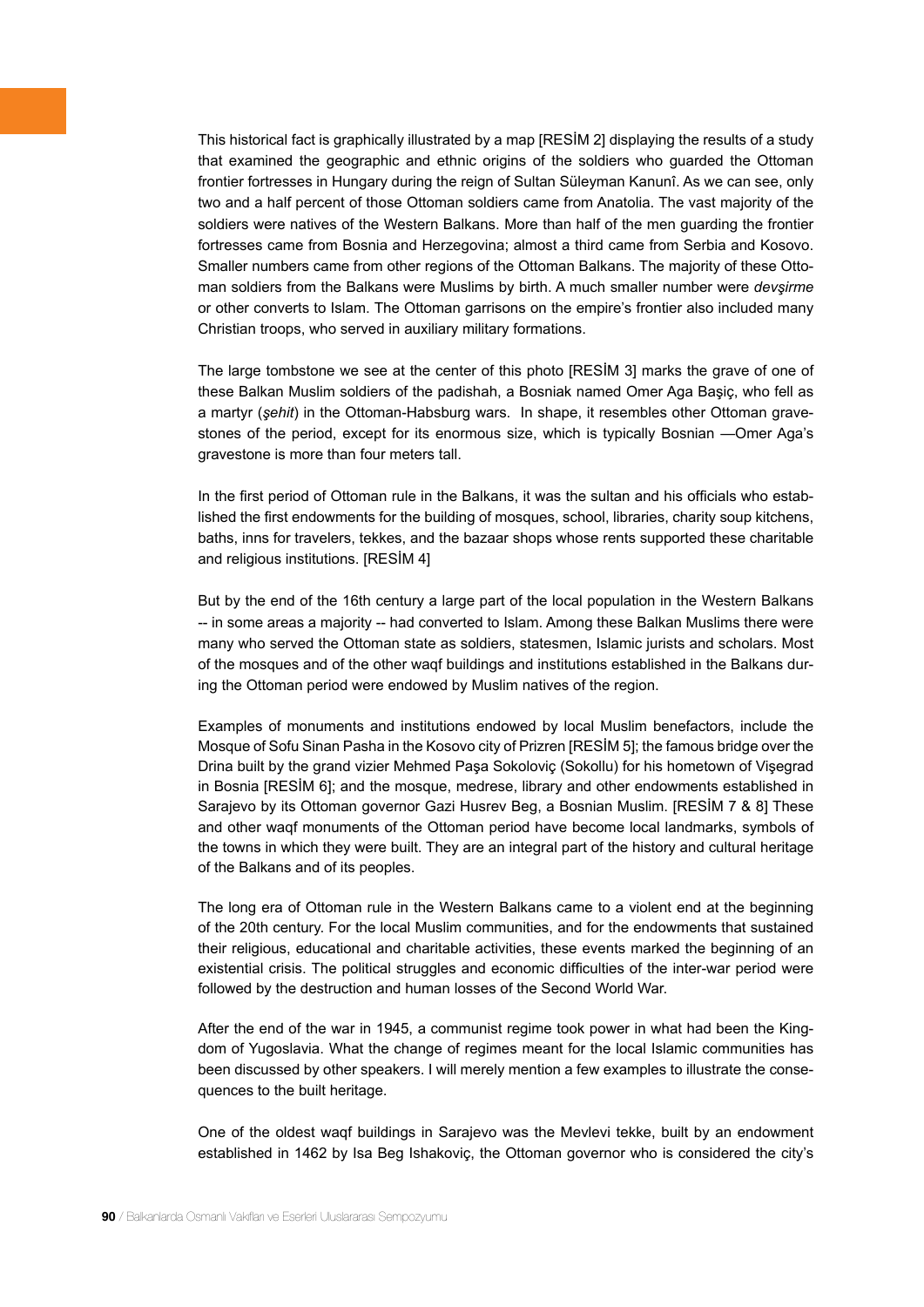founder. In 1957, Isa Beg's historic tekke was demolished by order of Sarajevo's communist city government, as part of a road-widening project. On the site of the razed tekke, they built a gasoline station. In the southern city of Mostar, 33 mosques from the Ottoman era still stood at the beginning of the 20th century. Between 1945 and 1965, eleven of these mosques were ordered torn down by Mostar's communist municipal authorities.

In Kosovo's capital city Prishtina, there were 18 mosques at the end of Ottoman rule in 1912. When World War II ended, there were still 16 mosques left in Prishtina. The new communist Yugoslav regime that took power after the war closed all but five of the city's mosques, turning them into warehouses and other secular uses. As part of a socialist-era urban redesign of the centre of Prishtina in the 1950s, three historic mosques were ordered razed by the authorities, among them the Lokaç Mosque, built in 1551. Some of the city's closed mosques were allowed to reopen for worship during the era of political liberalization in the 1970s and early 1980s, but no new mosques were built in Prishtina between 1912 and the end of the 20th century.

The hopeful era of liberalization was cut short by the political and economic crises of the late 1980s and by the rise of Serbian strongman Slobodan Miloşeviç, who used nationalist grievances, rhetoric and demands to become the most prominent political figure in Yugoslavia. As the Cold War ended and communist rule crumbled throughout Eastern Europe, the Yugoslav federal state founded by Tito also began to come apart. The break-up of the former Yugoslavia turned into a series of bloody wars that continued for most of the 1990s. [RESİM 9]

Before the 1992-1995 war, Bosnia-Herzegovina was home to four million people: Muslim Bosniaks, Orthodox Serbs, Catholic Croats, and others, living side-by-side. After four years of war, "ethnic cleansing" and genocide, more than half of Bosnia's population had been turned into refugees, over 100 000 had been killed, and 35 000 were missing.

The war on people was accompanied by a war on culture: attacks on the cultural heritage of those ethnic and religious communities that had been singled out for genocide and "ethnic cleansing". The heritage of the Ottoman period -- especially mosques and other waqf monuments and institutions -- was targeted for systematic destruction by Serb and Croat nationalist forces. The result was what a Council of Europe report in 1993 called "a cultural catastrophe in the heart of Europe".

In field investigations I carried out as a court expert for the UN war crimes tribunal, I was able to document the destruction of many hundreds of mosques, of waqf libraries and archives, and other cultural heritage of the Ottoman period in Bosnia. Overall, more than 1200 mosques were heavily damaged or destroyed during the war. In the 70 percent of Bosnia's territory that was overrun by Bosnian Serb forces in 1992-1995, almost no mosque or minaret remained intact at the end of the war.

There was only one exception. In Baljvine, a village southwest of Banja Luka, local Serb residents intervened to defend their Muslim Bosniak neighbors. They refused to allow a group of Serb nationalist paramilitaries, who had been sent to "cleanse" the village, to destroy the mosque. In the midst of war and terror, that was a small triumph of the traditional Bosnian value of "*dobar komşiluk"* (good neighborliness, taking care of one's neighbors).

What happened elsewhere in Bosnia was a human and cultural tragedy. An example is the eastern Bosnian town of Foça on the Drina. Before the war, Foça had 12 Ottoman-era mosques.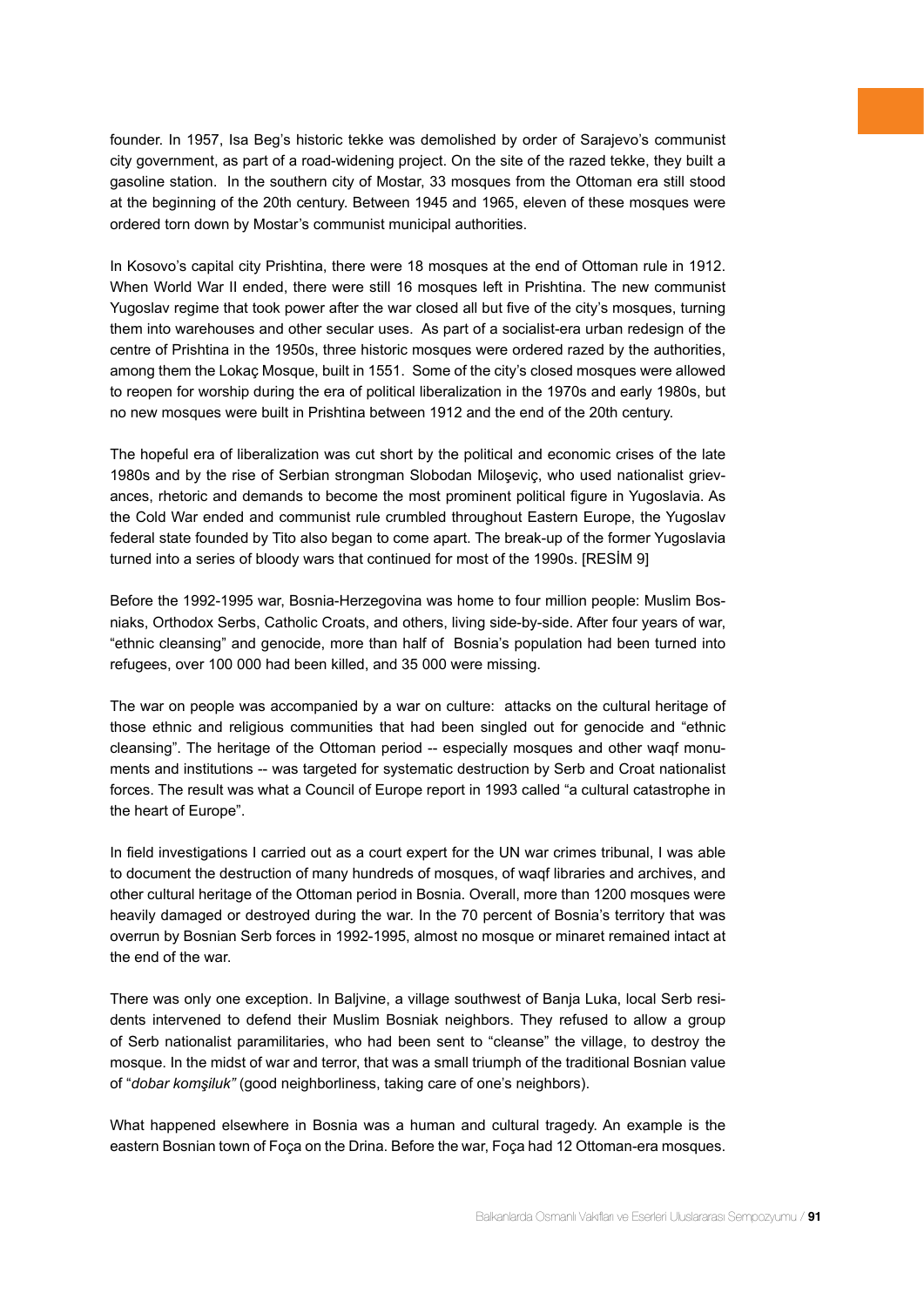The earliest mosque was built in 1501, a waqf of Sultan Bayezid II. The town's "newest" mosque was endowed in 1751 by a local Bosniak, Mehmed Paşa Kukavica, who rose to the rank of vizier and twice served as Ottoman governor of Bosnia. Foça also had an Ottoman-era medrese, a mekteb, a large tekke of the Nakshibendi order, three türbes, and a waqf library and archive. All of these were destroyed in May-June 1992, after the Serb nationalist takeover of the town.

The most famous waqf monument in Foça was the Mosque of Hasan Nazir, known as the Aladza (Multi-colored) Mosque. It was built in 1550. A century later, the famous Ottoman traveler Evliya Çelebi visited Foça and left his autograph on the wall of the Aladza Mosque, writing: "I have traveled much and have visited many cities, but none like this place". [RESİM 10]

In May 1992, the Aladza mosque was blown up and completely destroyed. Its ruins were bulldozed along with the adjacent Muslim cemetery and the türbe (mausoleum) of the mosque's founder, Hasan Nazir. The rubble was then taken away and dumped in a hidden location. At the end of the war, only traces of the destroyed mosque's foundations and the circular outline of its ablution fountain (*şadırvan*) could still be seen at the site where the Aladza mosque had stood for 442 years. [RESİM 11]

Bosnia's capital Sarajevo was under siege by Serb nationalist forces for nearly four years. It was the longest siege of a capital city in the history of modern warfare. 12 000 civilians in the city were killed, among them 1500 children. Another 56 000 were wounded, including 15 000 children, hit by Serb artillery and sniper fire from the surrounding mountainsides. The Serb gunners' targets included not only the residents of the city, but also their monuments and cultural institutions.

Among the targets was the great Mosque of Gazi Husrev Beg in the city's historic center. The mosque was hit many times and suffered extensive damage. [RESİM 12] A map that shows the locations of projectile impacts, prepared during the siege, in 1993, by the Sarajevo Association of Architects, offers clear evidence that the damage to the mosque was deliberate. The red triangles and circles on the map mark direct hits. The mosque is the building at the center of the map, located where the projectile impacts are clustered most densely. [RESİM 13]

The historic Gazi Husrev Beg Mosque survived the war and was restored afterwards. Other cultural treasures in Sarajevo and elsewhere in Bosnia were not as fortunate. Sarajevo's Oriental Institute (Şarkıyat Enstitüsü), a scientific institution established in 1950, was where Bosnia's provincial archives from the Ottoman period were kept and studied. The Institute also housed one of Bosnia's most valuable collections of Islamic manuscripts, many of them taken from waqf libraries that had been closed after 1945.

On the night of 17 May 1992, the Oriental Institute was bombarded with incendiary munitions by Serb artillery on the hills overlooking Sarajevo. The bombardment was only aimed at the Institute; none of the other buildings in the neighborhood were hit. By the following morning, the Oriental Institute was a roofless ruin, its burned-out interior covered with the ashes of 300 000 archival documents and more than 5300 Islamic manuscripts. [RESİM 14]

The Institute's irreplaceable collection was almost entirely destroyed. Among the many unique works that were turned into ashes was this 15th-century astrological manuscript [RESİM 15].

In many places in Bosnia, the assaults on culture were accompanied by atrocities against the people associated with that culture. On 3 May 1992, Serb nationalist forces took control of the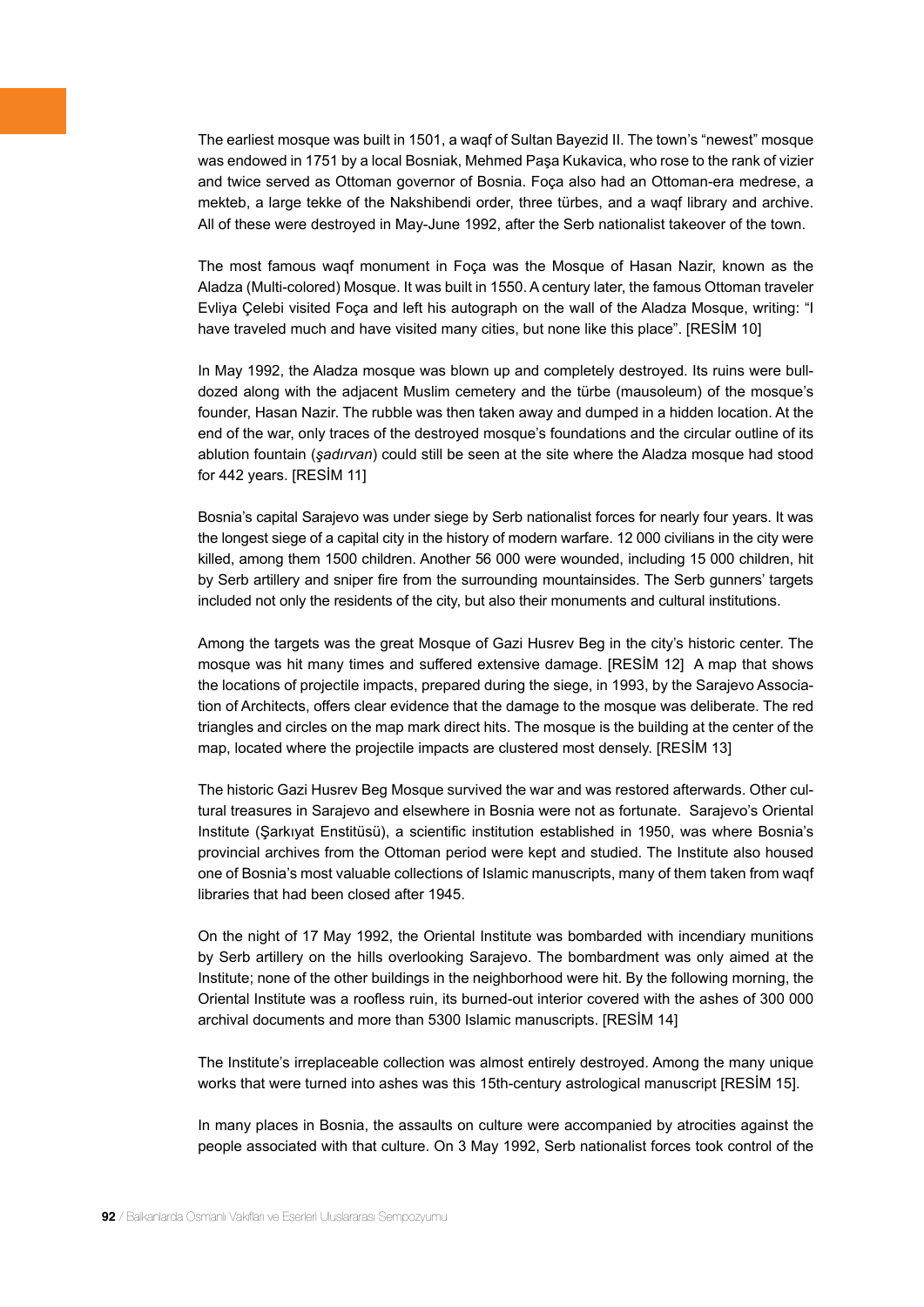city of Brçko in northern Bosnia. After taking over the police stations and other key points in the city, they arrested and imprisoned thousands of the city's Bosniak Muslim residents. Some Muslim civilians were hunted down and shot in the city streets. Others were detained in inhumane conditions and tortured. An estimated 3000 died. Those who survived were held as hostages for prisoner exchanges.

Two weeks after the Serb takeover, on 14 May 1992, all three mosques in the center of Brçko were blown up and destroyed. Among them was the 253-year-old Atik Mosque. After the blast, the ruins of the mosque were bulldozed and even the foundations were dug up, leaving only a depression in the ground where the mosque once stood [RESİM 16 & 17].

The remains of the destroyed mosque were loaded on trucks and taken outside the city limits. There, the mosque rubble was dumped into a deep pit, on top of the bodies of several hundred of Brcko's murdered Muslim residents. After the war, this mass grave was excavated by investigators from the UN war crimes tribunal. Forensic archaeologists were able to identify pieces of the mosque amidst the tons of rubble and garbage that had been used to cover the human remains.

The best-known example of crimes against culture in the Bosnian war was the destruction of Mostar's Old Bridge, a masterpiece of Ottoman architecture and engineering. Built in 1557 by Sultan Süleyman Kanunî, the Old Bridge endured for centuries, surviving floods, wars, and earthquakes. It became the symbol of the city of Mostar and a center of its communal life. [RESİM 18]

The bridge made it through the two world wars of the 20th century unscathed. But it did not survive the war of the 1990s. The Old Bridge was seriously damaged in April-May 1992, when it was shelled by the Serb-led Yugoslav army. A year and a half later, on 9 November 1993, following hours of concentrated artillery bombardment by Croat nationalist forces, the 29-meter-high stone arch of the bridge collapsed into the blue-green waters of the Neretva River. A few weeks earlier, one of the Croat militiamen had tried to explain to a British journalist why the bridge had to be destroyed: "It is not enough to clean Mostar of the Muslims," he said, "the relics must also be removed." [RESİM 19]

Four years of war, death and destruction in Bosnia were formally ended in December 1995, with a peace agreement signed in Paris. But as the old saying warns, "Satan does not sleep."

Trouble was brewing not far away, in Kosovo, where the local Albanian population was getting restless after a decade of brutal repression at the hands of Milosevic's Serbian regime. Kosovo Albanians staged protest demonstrations and small-scale attacks on Serbian police. The regime responded with disproportionate force. Before long, scenes familiar from the Bosnian war were being replayed in Kosovo, as Milosevic's troops and paramilitaries burned Albanian villages, forcing the civilian population to flee. [RESİM 20]

The war Kosovo in lasted for only a year and a half, but its results were no less catastrophic than they had been in the Balkan wars of the early 1990s. Kosovo is a much smaller territory than Bosnia, but it is densely populated. Before the war, there were an estimated two million people living in Kosovo, some 90 percent of them Muslim Albanians. During the war more than a million people, over half of Kosovo's population, were turned into refugees. Some of them hid in the forests and the mountains, but 800 000 Kosovo Albanians were forced to cross the borders into neighboring Macedonia, Albania, and Montenegro. By the end of the war, more than 12 000 of Kosovo's people had been killed and thousands were missing.

Once again, the war on people was accompanied by widespread attacks on their cultural and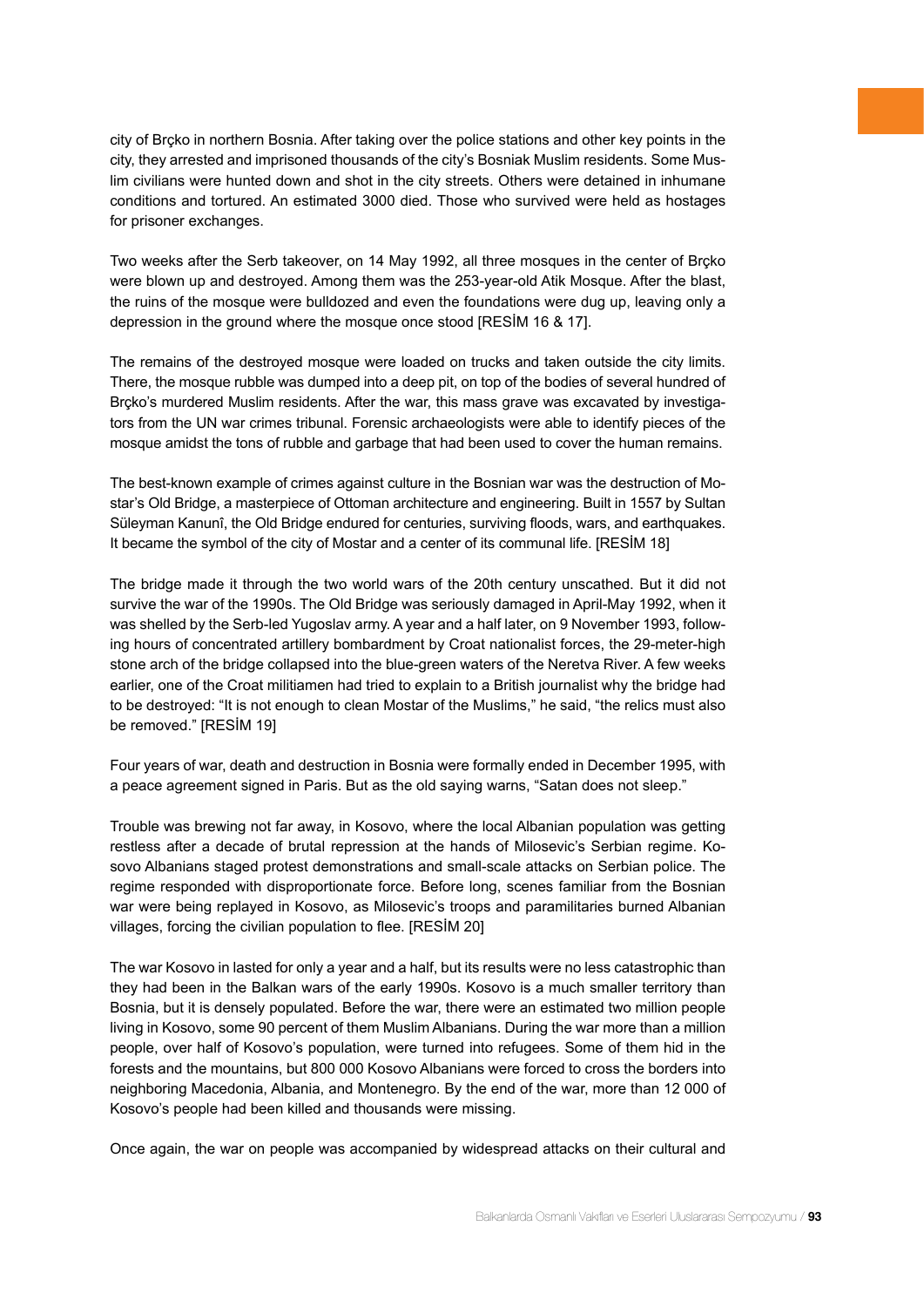religious heritage. The map shows the findings of a survey that a colleague and I carried out in Kosovo after the war for the UN war crimes tribunal. The red dots indicate the destruction of Islamic heritage in Kosovo during the 1998-1999 war. The size of the dot indicates the number of waqf monuments that were destroyed in a town or village. [RESİM 21]

Before the war, Kosovo had 560 active mosques; the majority of them had been built during the Ottoman period. During the war, 218 mosques, close to 40 percent of the total, were destroyed or seriously damaged in attacks by Serb troops and paramilitaries, and in some cases by Serb civilians. In addition to mosques, the 'ethnic cleasers' also destroyed 11 tekkes in Kosovo and they burned Islamic libraries and waqf archives. To demonstrate the grim reality behind these numbers, I will show a few examples.

The losses included some of the oldest mosques in Kosovo, among them the mosque built by Gazi Ali Bey in 1444 in Vushtri (Vıçıtırn), the first Ottoman sancak capital in Kosovo. In this photo we see the historic mosque at the end of the war in 1999, its minaret shot away by a Serbian tank cannon firing from the nearby street. [RESİM 22].

In addition to targeting Muslim houses of worship, the 'ethnic cleansers' also tried to destroy the written record of Kosovo's Ottoman and Islamic history. On 13 June 1999, four days after the cease-fire that officially ended the war and just hourse before the arrival of the first NATO peacekeeping troops in Prishtina, the central waqf archive of the Islamic Community of Kosovo was set on fire by Serbian police. In this photo we see the waqf archive on fire, next to the Mosque of Sultan Mehmed the Conqueror, in the historic center of Kosovo's capital city. [RESİM 23].

In the western Kosovo town of Gjakova (Yakova), in March 1999 Serb troops burned down the waqf library founded in 1595 by Hadım Suleyman Aga, a native of a village near Gjakova who became a palace official at the court of Sultan Murad III. The library was completely destroyed [RESİM 24 & 25].

The next photo [RESİM 26] shows the bazaar in the town of Peja (İpek) in northwestern Kosovo, after the end of the war. The bazaar, with its Albanian goldsmiths' and silversmiths' shops, was looted and burned down by Serb troops in the spring of 1999. In the middle of the destroyed bazaar stands another mosque endowed by Sultan Mehmed the Conqueror. The mosque was burned from the inside, as one can see by the large soot marks above the windows.

When I testified about this finding in 2002, at the war crimes trial of Slobodan Milosevic, the former Serbian president claimed that the damage to the mosque was due to NATO bombing. I pointed out to the judges that the walls, the roof, and the dome of the mosque were intact, only the inside had been burned. Inside the building, the intense heat of the fire had caused marble columns to split and had damaged the elaborately carved marble pulpit (*minber*). Local eyewitnesses told of a group of Serbian policemen who ran into the mosque in June 1999, carrying canisters of gasoline, and who rushed out again shortly afterwards, as the ancient mosque burst into flames.

As fate would have it, the judges never got a chance to pronounce a verdict. On 11 March 2006 Milosevic died in his prison cell, shortly before the end of his trial. His case was referred to the verdict of a higher authority, from which there is no appeal.

The next photo [RESİM 27] shows the burned interior of a mosque in a little village called Carralevë, in the mountains of central Kosovo. From the outside, the mosque looked like a modern building, with a concrete dome that had a shell hole in it and a new minaret that had its top shot away. But in addition to setting a fire in the mosque, someone had also set off an explosive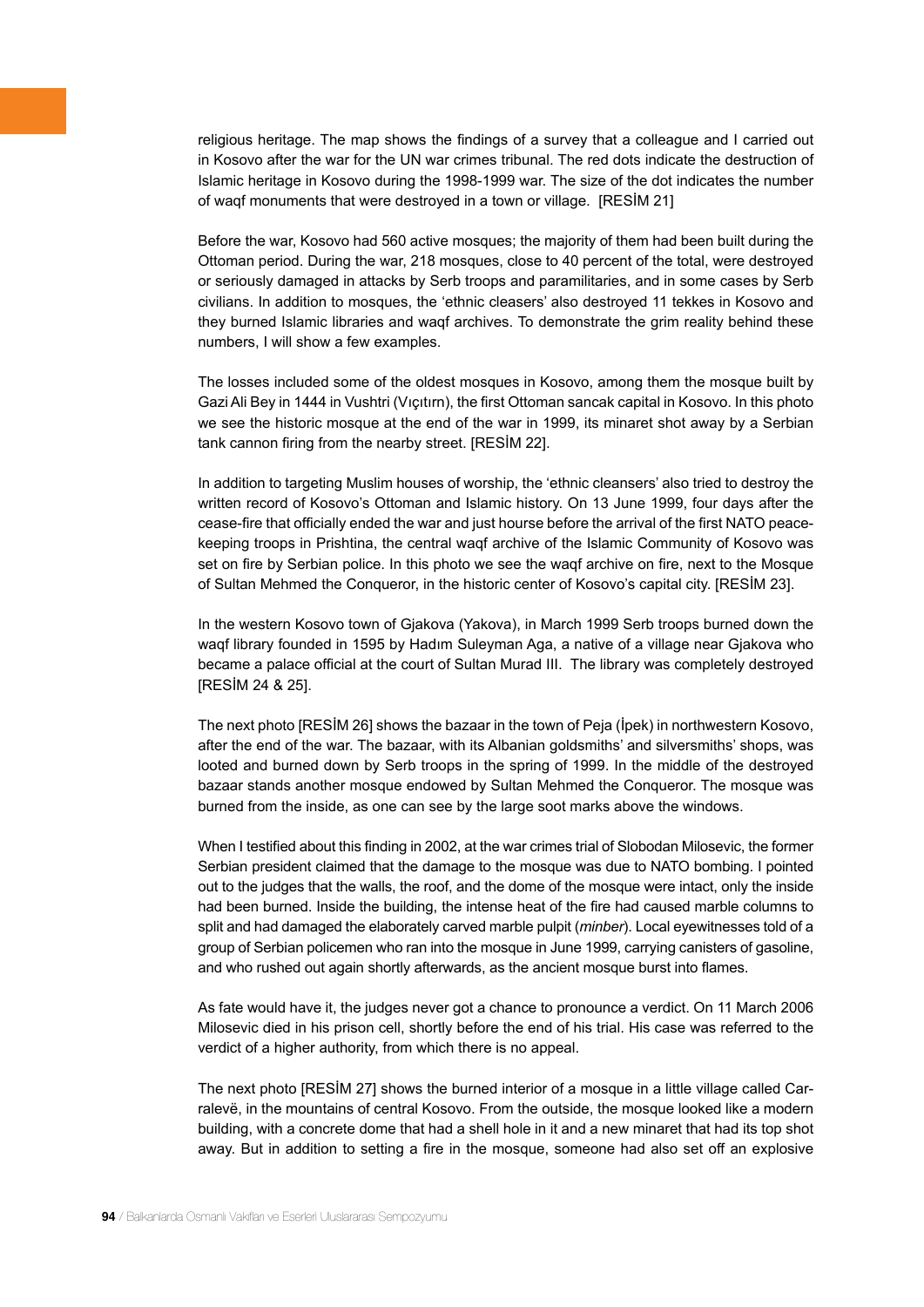device inside. The blast had damaged the modern plaster on the walls, exposing the traditional structure of mud bricks (*kerpiç*) and thick oak beams (*hatıl*) that were hidden underneath. Despite its outward appearance, this was an old mosque.

What drew my attention, however, was a pile of empty book bindings in a corner of the mosque. Once my eyes adjusted to the darkness, I could see more. The floor was littered with partly-burned prayer rugs, piles of fallen plaster, and empty liquor bottles and discarded cans of Yugoslav army rations left behind by the Serb troops who had set up camp inside the mosque during the war. Scattered on top of this mess were dozens of loose sheets of paper. [RESIM 28]. On closer examination I could see that they were pages of books, ripped out of their bindings, some of them torn up and defiled with excrement. I started collecting the pages and putting them into a plastic bag.

As I picked up the pages [RESİM 29], I realized that several of them had been torn from an old handwritten mushaf (Qur'an), written in a surprisingly fine calligraphic script more than a century ago. There were also pages from printed religious books, in Ottoman Turkish, Arabic, Albanian and Bosnian, and the smashed remains of handwritten levhas (large, framed religious inscriptions). It suddenly became clear to me that this poor little village of 20 houses in the mountains of Kosovo had a history and a culture, an active spiritual life, and that their mosque had a library, before it was destroyed.

All the houses in Carralevë had been burned down, but some village residents had returned since the end of the war. They were living in tents, while they rushed to make their homes habitable before the onset of the cold Balkan winter. I asked the oldest man if I could take the torn-up pages with me. He told me to go ahead and take them and to tell the world what I had seen.

Before I conclude my talk, I would like to show one more slide, this one a photo taken in a village in Herzegovina. [RESİM 30] It shows a simple waqf fountain (*hayrat çeşmesi*), built next to the roadside by a Bosnian Muslim resident of the village. The inscription on the fountain is in Bosnian; it reads:

#### *Sa halalom / za žedne i umorne / Avdo Kešo / 1990*

With lawfully earned money / [this fountain was endowed] / for those who are thirsty and tired / Avdo (Abdullah) Kešo / 1990

Two years later, on 25 June 1992, Serb policemen and soldiers raided the village. All the Muslim men were taken away and imprisoned in a gunpowder storage bunker in the nearby town of Kalinovik. Most of them were not seen alive again. In July 2004, a mass grave was discovered beneath the ruins of a burned-down barn in the village of Miljevina, near Foca. All of the 36 bodies of victims recovered from the grave had been shot. Thirty of the remains were identified with the help of DNA testing. One of them was Avdo Kešo.

Sine the end of the war, only a few Muslims have returned to live in the village. Most former residents who survived the war now live abroad or elsewhere in Bosnia. But they come back on the Bayram each year, to visit the graves of their relatives.

Meanwhile, the fountain that Avdo Kešo endowed in 1990, two years before he was killed, still provides cool drinking water for thirsty and tired travelers, whoever they might be. For me, this represents the very essence of a waqf -- a good deed that can outlive the donor. It is the gift that keeps on giving, no matter what happens.

Rahmetli Avdo Kešo Bey'in ruhu şad olsun.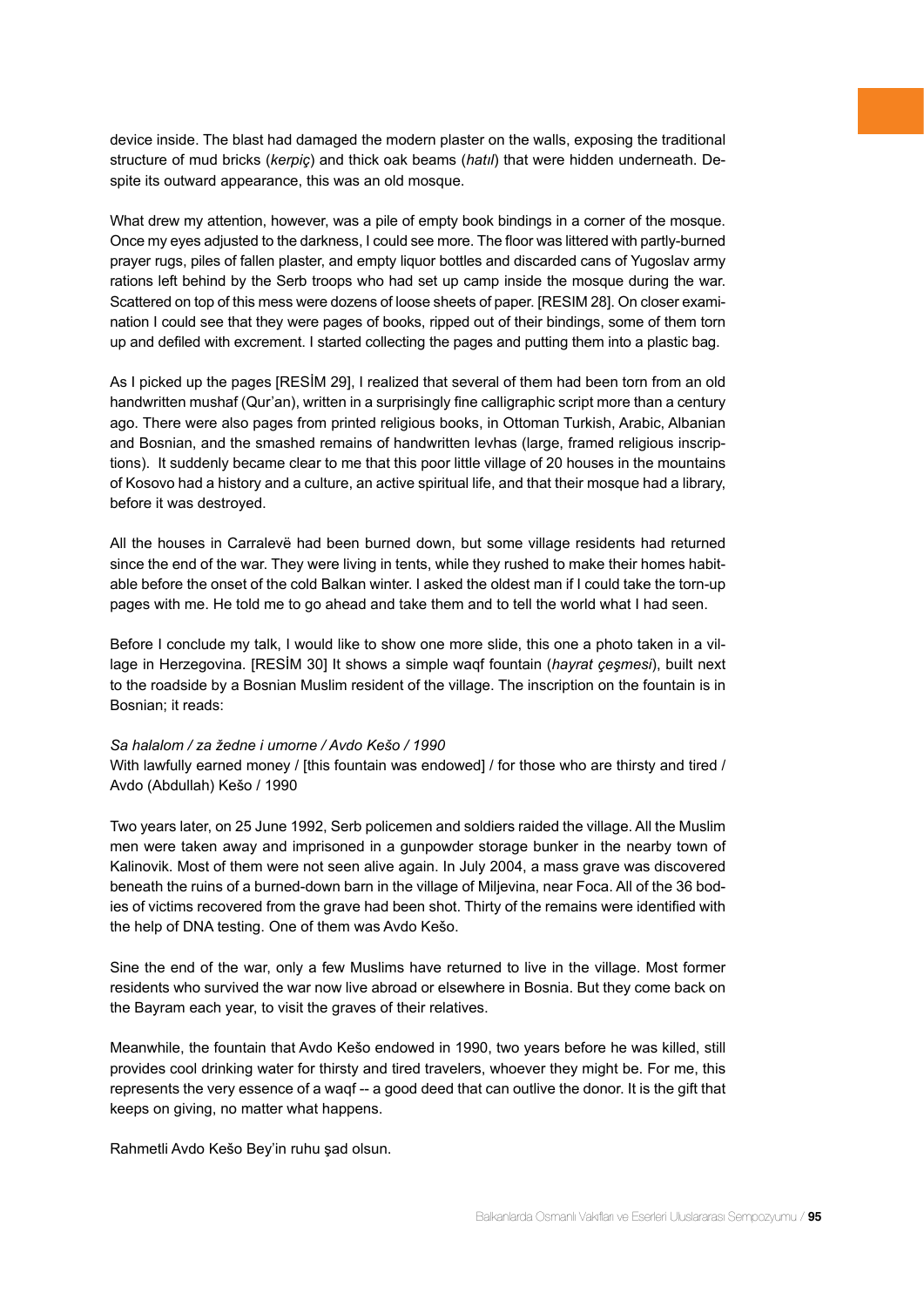

RESİM 1. Map of the Ottoman Empire at its height. "Devr-i istilâ gayesinde Memalik-i Osmaniyye haritası". **Source/Kaynak**: Safvet Bey. *Yeni Resimli ve Haritalı Coğrafya-yı Osmanî.* İstanbul: Matbaa-yı Âmire, 1332 (1916).



is in the forts of the might of Buda, 1558. In the circles, the black segments<br>a curv converte to Islam, and the lined ones Christians III: 2. The detricts of origin of the net

#### RESİM 2.

Districts of origin of the soldiers serving in the Ottoman fortresses of the vilâyet of Buda, 1558. 1558'de Budin vilâyetindeki Osmanlı Serhat Kalelerinin korunmasında görevli olan askerlerin coğrafî menşelerini gösteren harita,

\* **Source/Kaynak**: Klára Hegyi, "Balkan Garrison Troops and Soldier-peasants in the Vilâyet of Buda," in: Ibolya Gerelyes (ed.). *Archaeology of the Ottoman Period in Hungary* (Budapest: Hungarian National Museum, 2003): 23-40.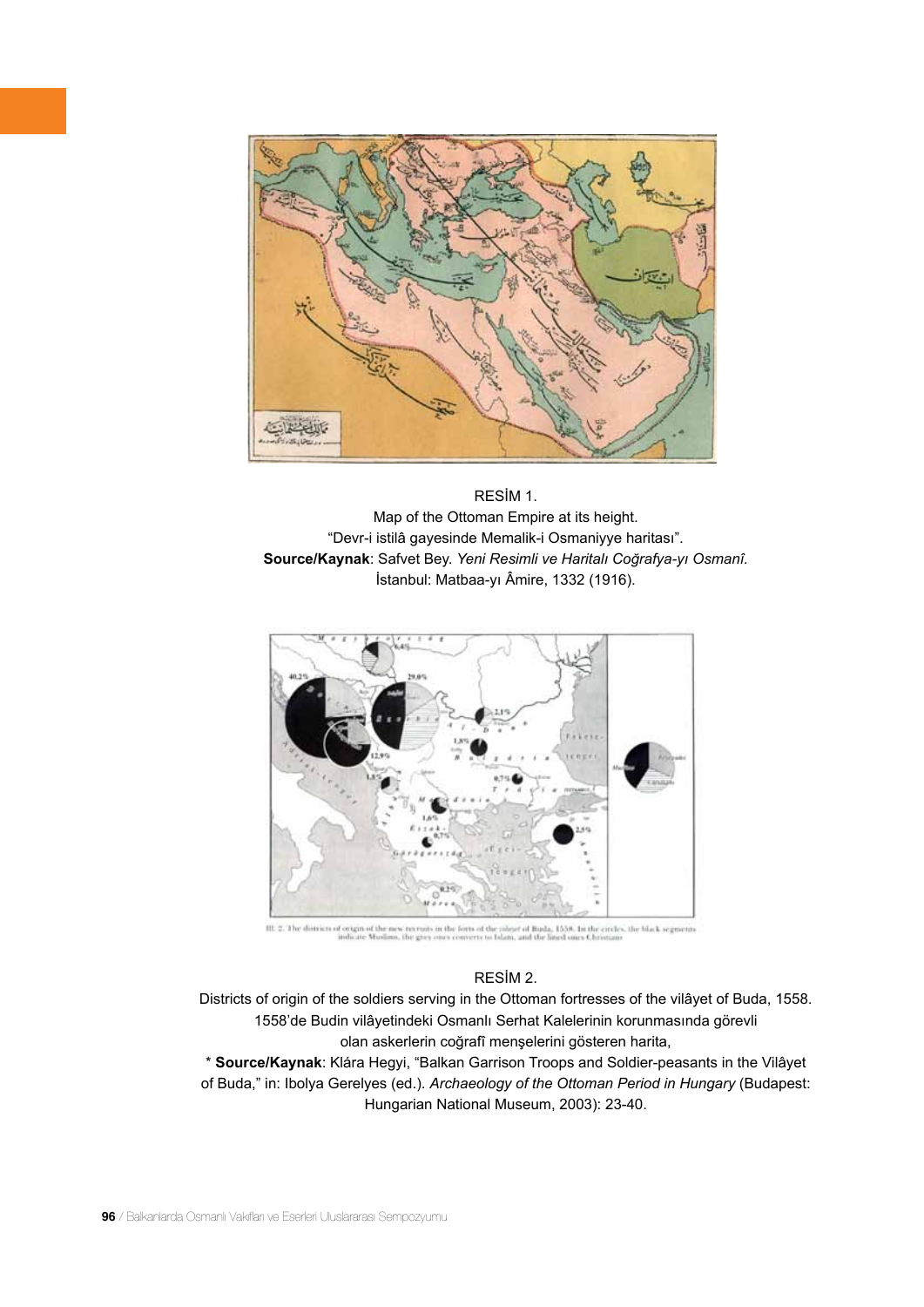



Bosnian Muslim tombstones of the Ottoman period near Glamoč (18th c.). Bosna-Hersek. Glamoç civarında – Osmanlı devri Boşnak mezar taşları (18 yy.).



RESİM 4.

Kosovo. Prishtina – Mosque of Sultan Mehmed the Conqueror (1461) and the clock tower. Kosova. Priştine – Fatih Sultan Mehmed Camii (1461) ve saat kulesi. \* **Source/Kaynak**: Historical photo / Tarihî fotoğraf.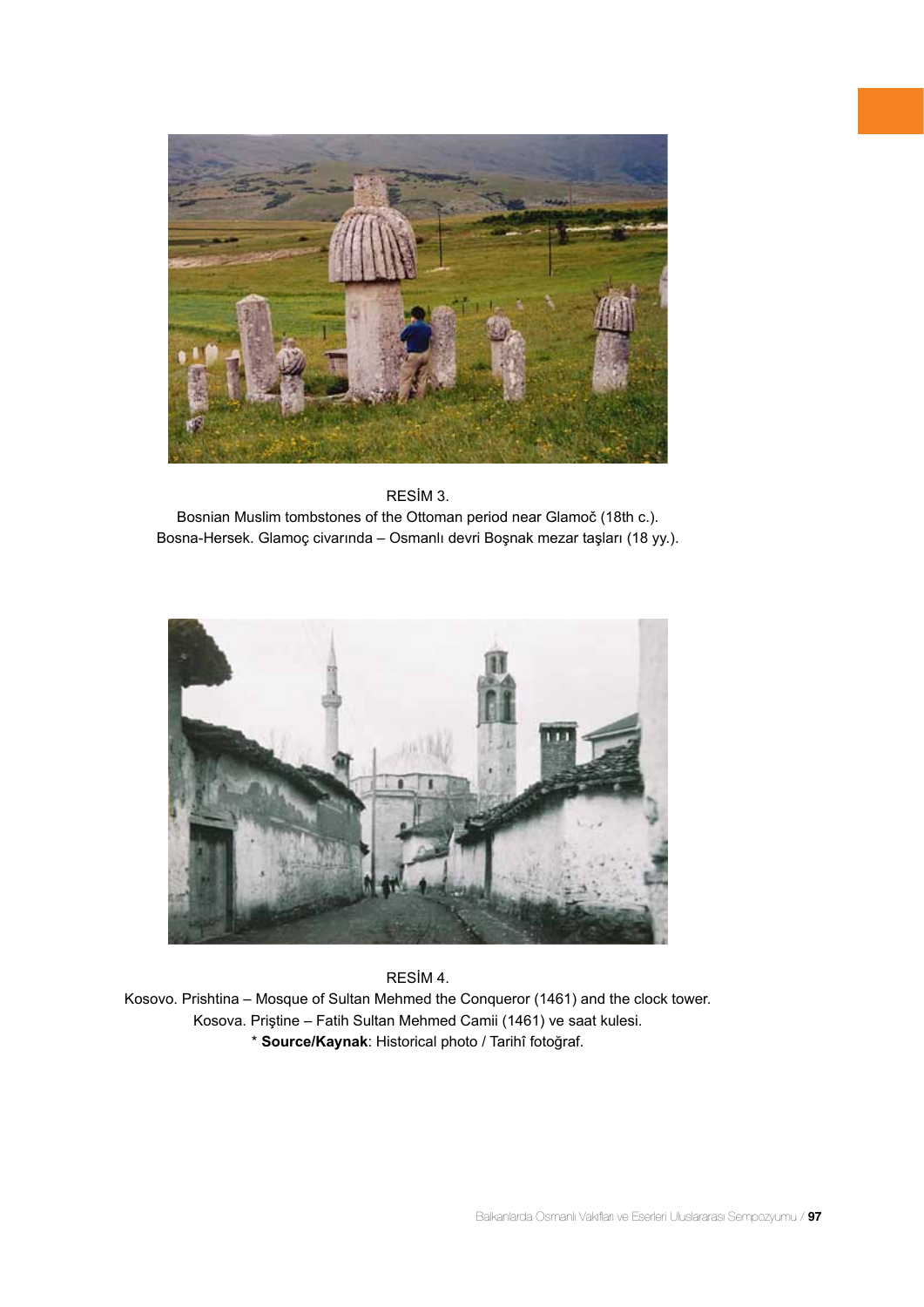

RESİM 5. Kosovo. Prizren – Mosque of Sofu Sinan Pasha (1615). Kosova. Prizren – Sofu Sinan Paşa Camii (1615).



RESİM 6. Bosnia-Herzegovina. Višegrad – Bridge of Mehmed Pasha Sokolović (1577). Bosna-Hersek, Vişegrad – Sokollu Mehmed Paşa Köprüsü (1577).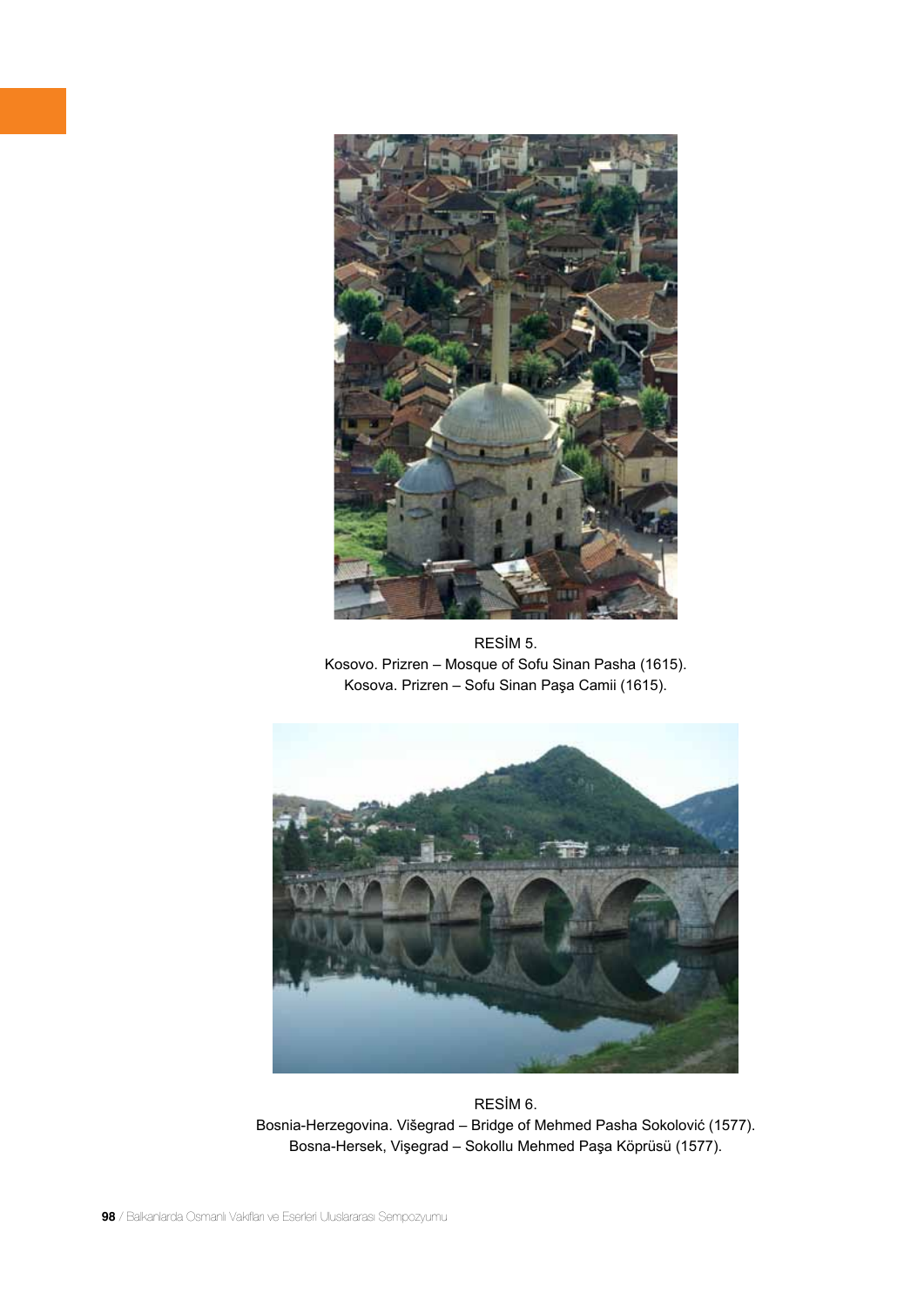





RESİM 8. Bosnia-Herzegovina. Sarajevo – Mosque of Gazi Husrev Beg (1530). Bosna-Hersek. Saraybosna – Gazi Husrev Bey Camii (1530).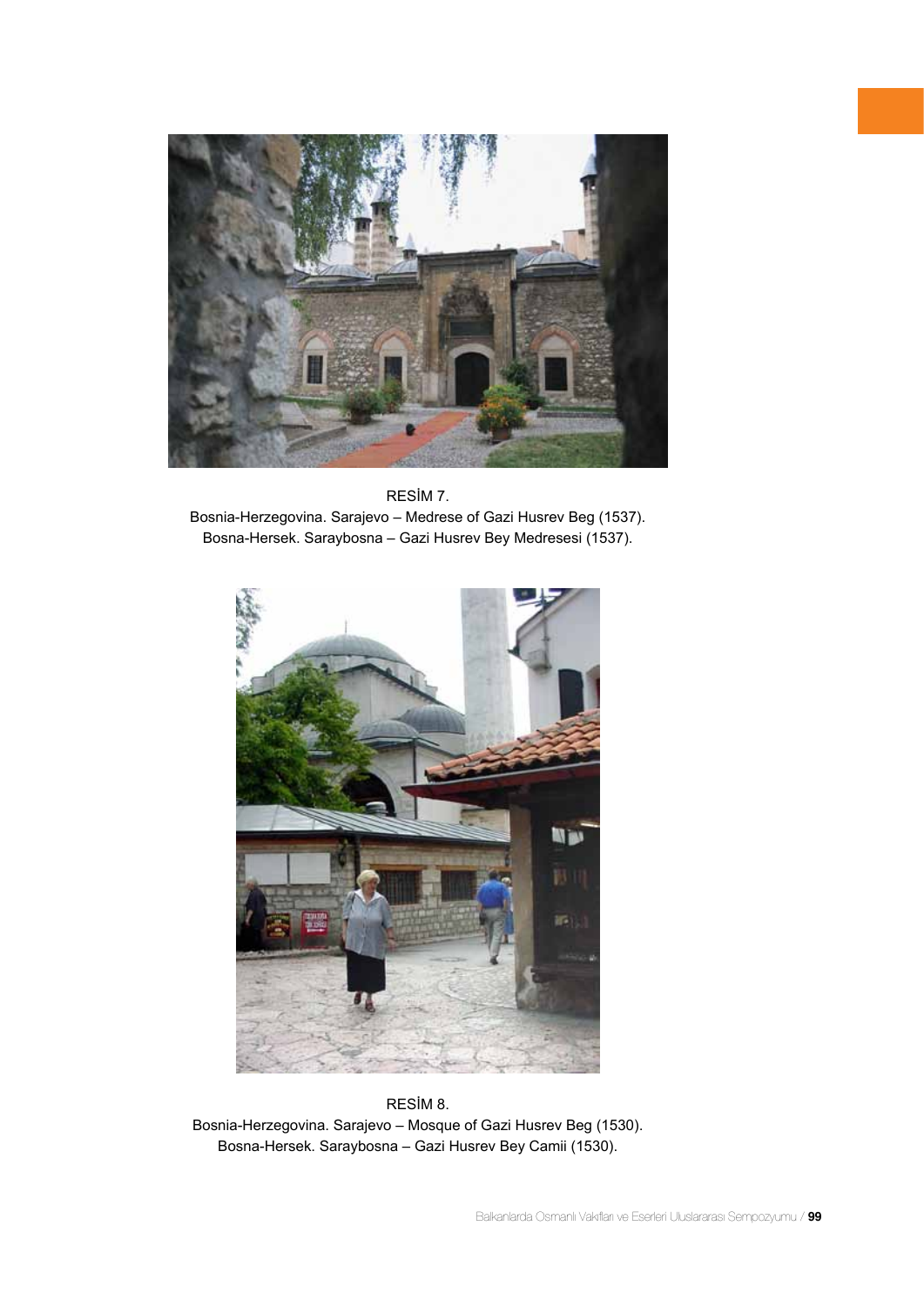

RESİM 9. Balkan Wars of the 1990s: Croatia (1991-1995), Bosnia-Herzegovina (1992-1995), Kosovo (1998-1999). 1990'ların Balkan Savaşı: Hırvatistan (1991-1995), Bosna-Hersek (1992-1995), Kosova (1998-1999).



RESİM 10. Bosnia-Herzegovina. Foča – Aladža Mosque (1549). Bosna-Hersek. Foça – Alaca Cami (1549).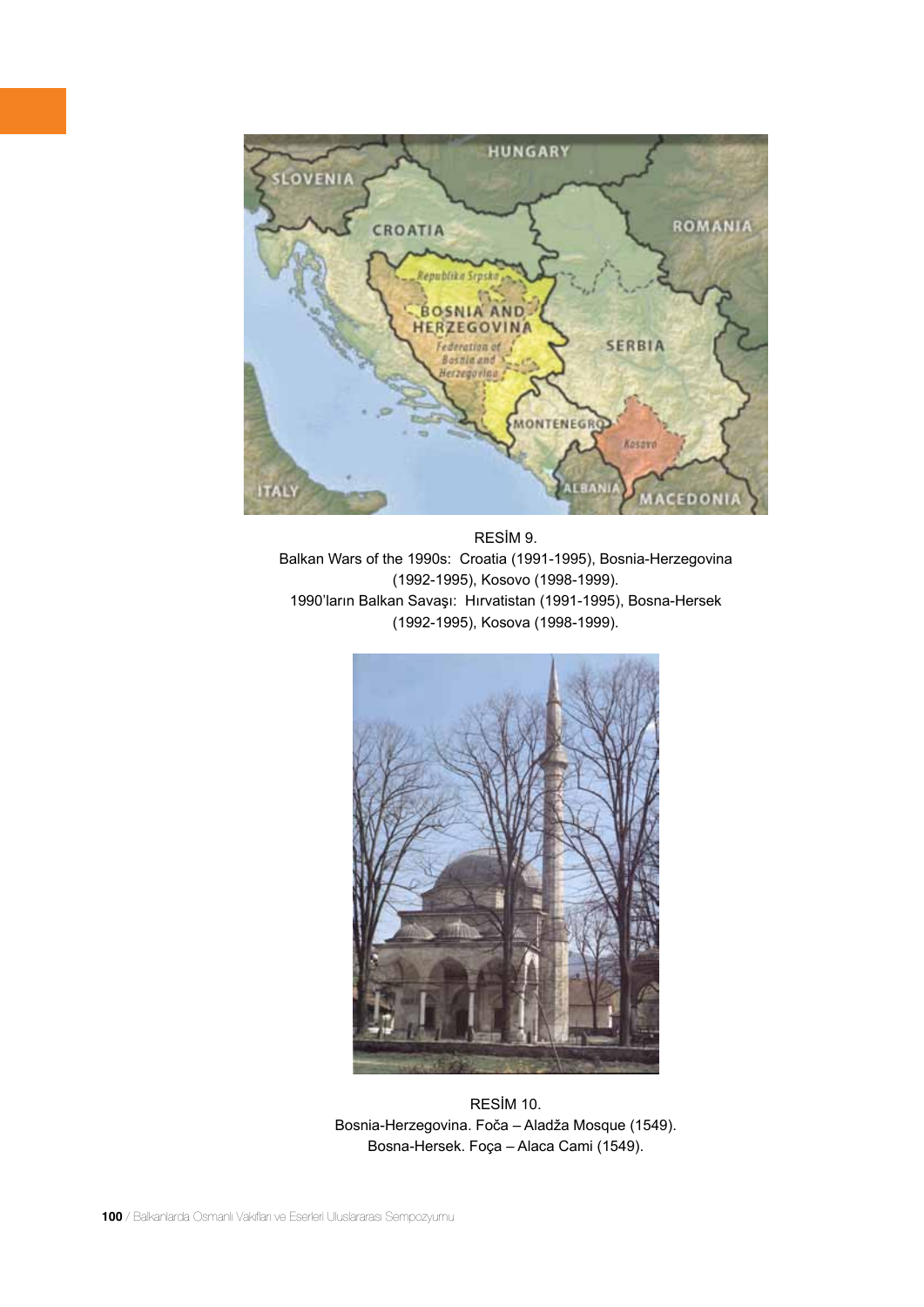





### RESİM 12.

Bosnia-Herzegovina. Sarajevo – Projectile impacts on the Gazi Husrev Beg Mosque. Bosna-Hersek. Saraybosna – Gazi Hüsrev Bey Camii'ne isabet eden top mermilerinin izleri ve yıkıntıları.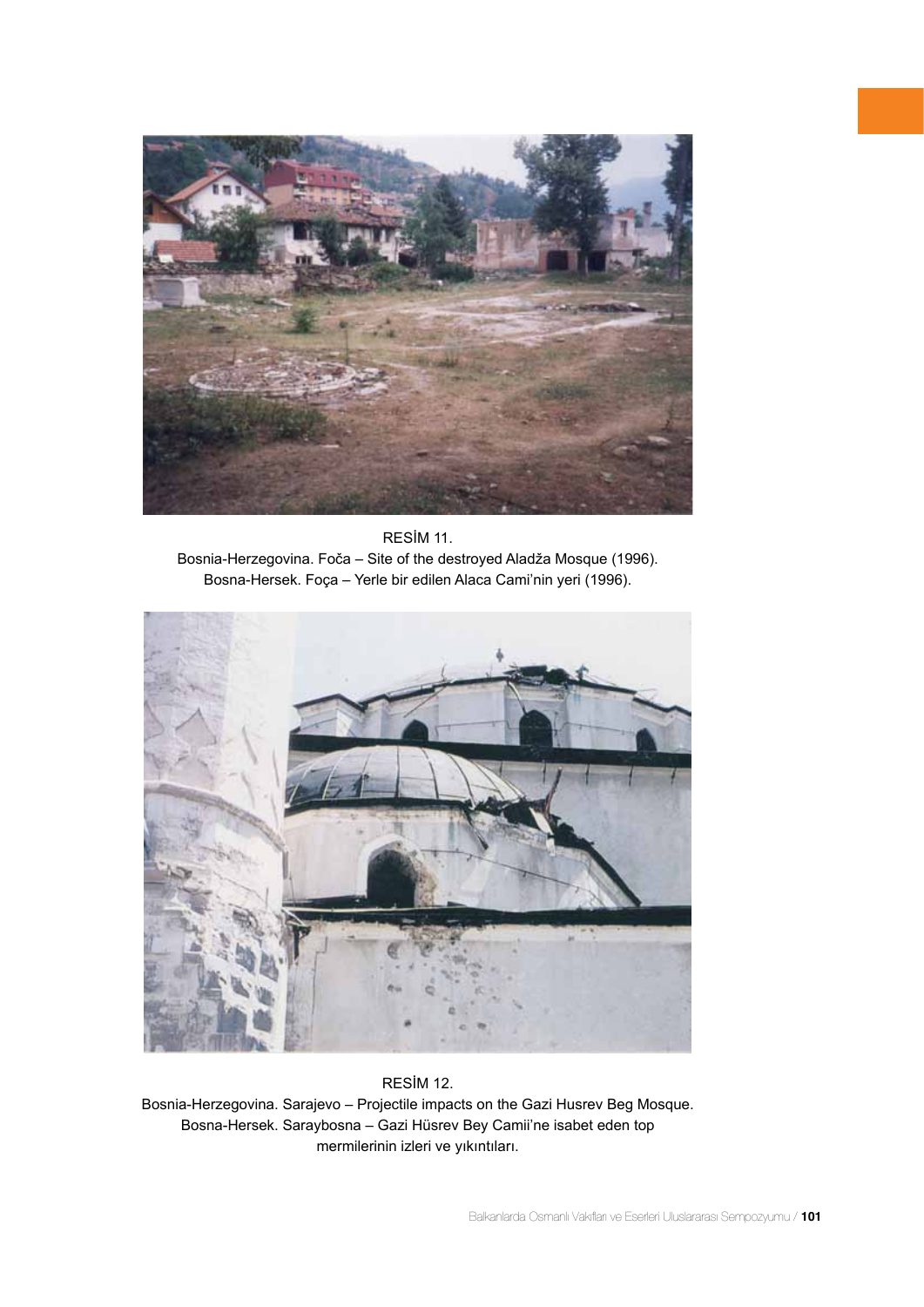

RESİM 13. Bosnia-Herzegovina. Sarajevo – Map showing projectile impacts in the vicinity of the Gazi Husrev Beg Mosque (1993). Bosna-Hersek. Saraybosna – Gazi Hüsrev Bey Camii'ne ve etrafına isabet eden top mermilerinin etkilerini gösteren harita (1993).



# RESİM 14.

Bosnia-Herzegovina. Sarajevo – The ashes of 300 thousand original archival documents and 5263 manuscript codices, destroyed in the May 1992 artillery attack on the Sarajevo Oriental Institute. Bosna-Hersek. Saraybosna – Saraybosna Şarkıyat Enstitüsü'nün bombalanmasıyla yok edilen 300 bin orijinal arşiv belgesinin ve 5 bin 263 el yazması kitabın külleri (17 Mayıs 1992).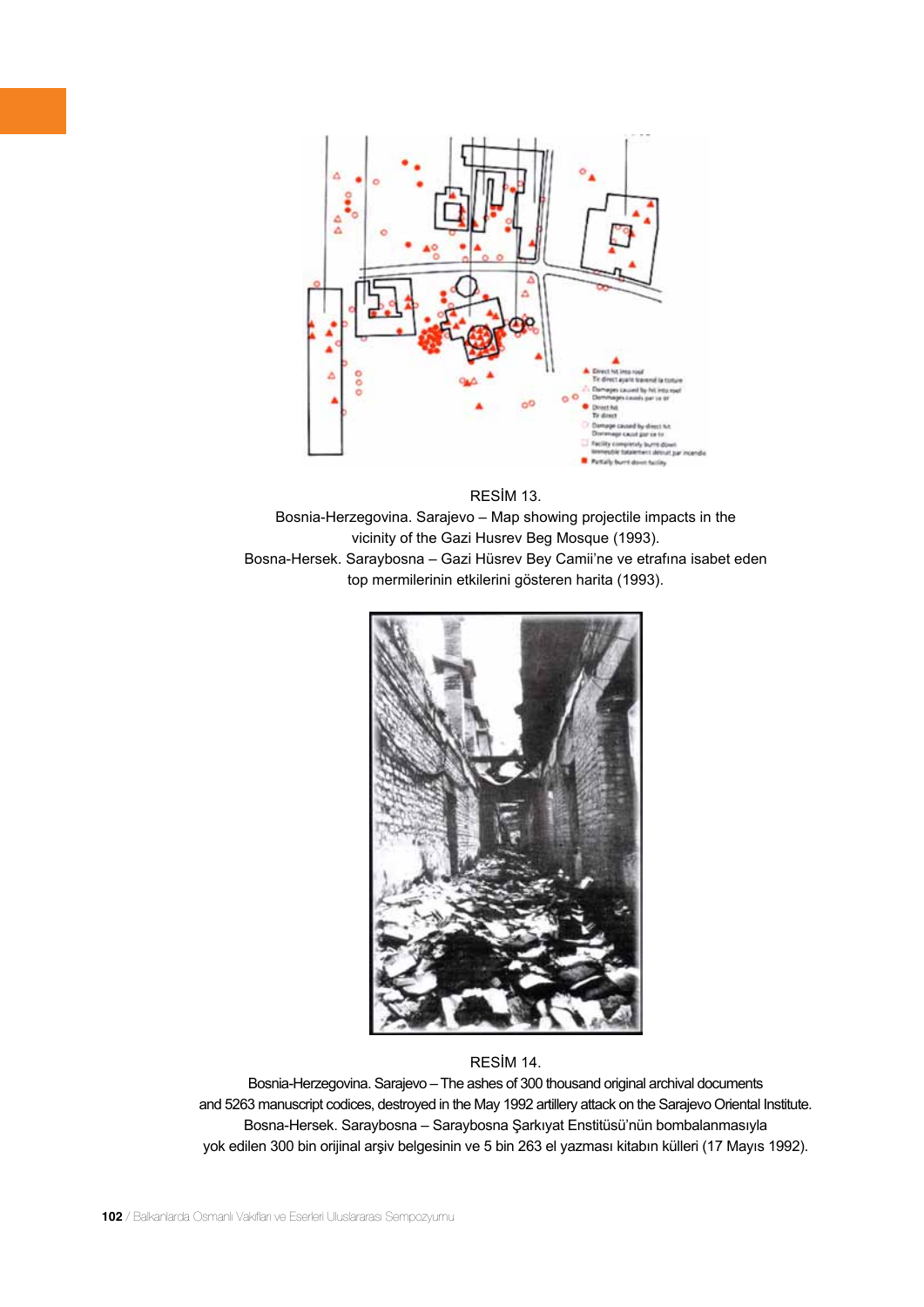



Bosnia-Herzegovina. Sarajevo – A 15th-century astrological manuscript, part of the collection the Sarajevo Oriental Institute destroyed in May 1992. Bosna-Hersek. Saraybosna – Saraybosna Şarkıyat Enstitüsü'nün Mayıs 1992'de yok edilen yazma eserler koleksiyonundan 15. yüzyıla ait bir ilm-i nücum kitabı.



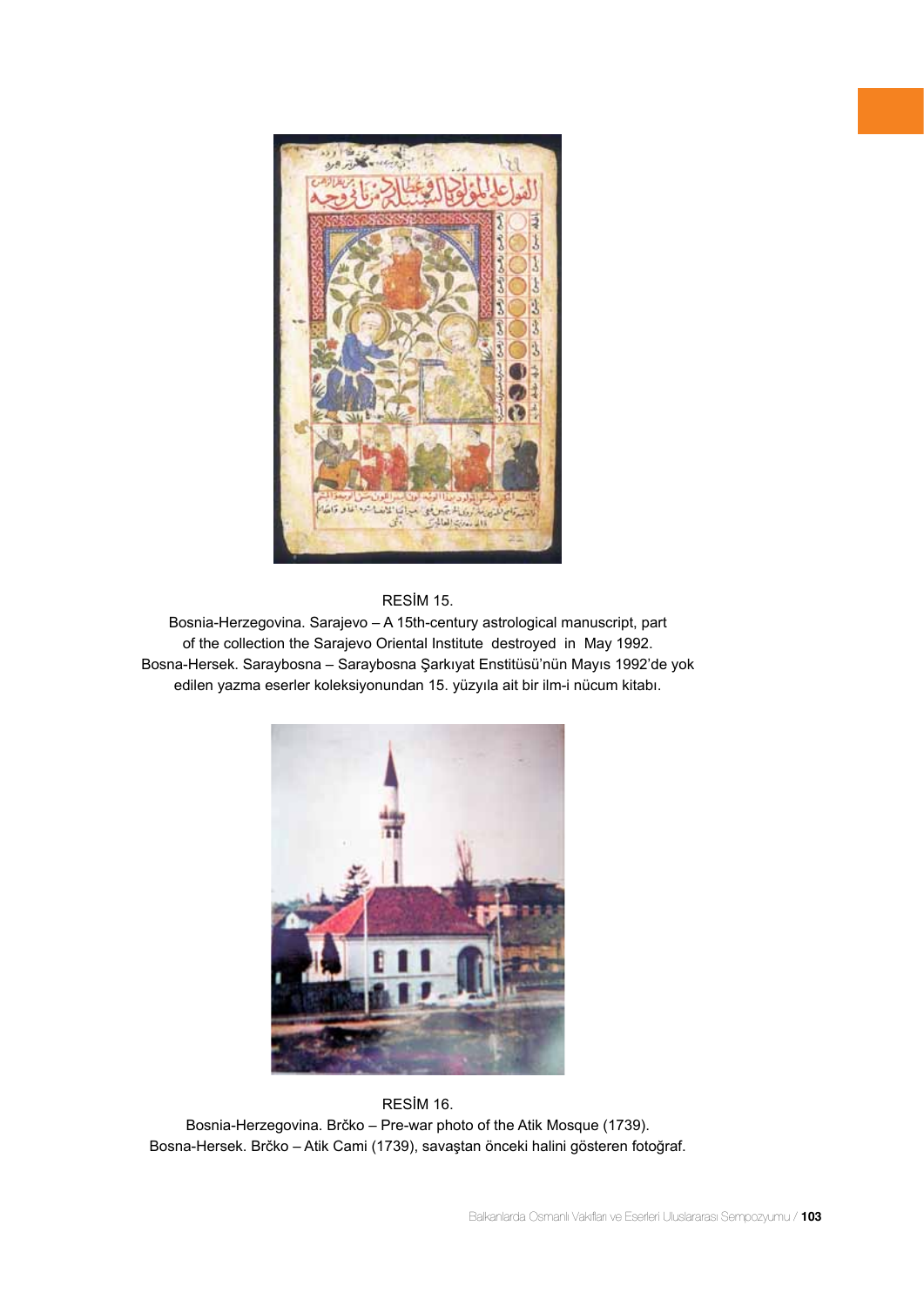

RESİM 17. Bosnia-Herzegovina. Brčko – Ste of the destroyed Atik Mosque (2002). Bosna-Hersek. Brčko – Yerle bir edilen Atik Cami'nin yeri (2002).



RESİM 18. Bosnia-Herzegovina. Mostar – Old Ottoman Bridge (1557). Historical photograph, ca. 1900. Bosna-Hersek. Mostar – Eski Osmanlı Köprüsü (1557). Tarihî fotoğaf, 1900.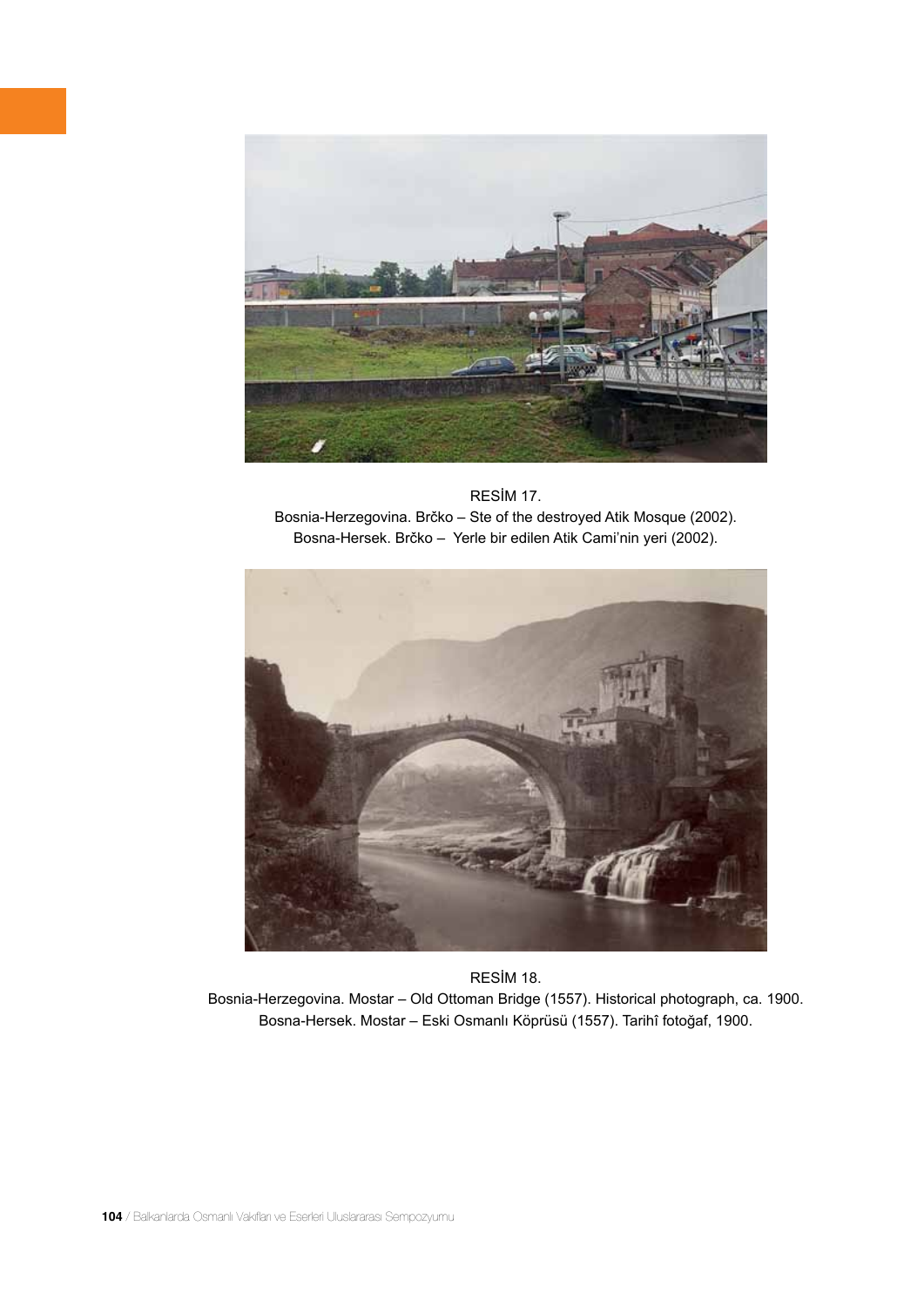

RESİM 19. Bosnia-Herzegovina. Mostar – Post-war view of the Old Ottoman Bridge, destroyed in November 1993. Bosna-Hersek. Mostar – Kasım 1993'te yok edilen Eski Osmanlı Köprüsü'nün savaştan sonraki görüntüsü.



RESİM 20. Kosovo, 1999. "Ethnic cleansing" – Serbian government soldier and burning Albanian village houses. Kosova 1999. "Etnik temizlik" – Yakılan Arnavut evleri ve bir Sırp hükümet askeri. \***Source/Kaynak**: AP Photo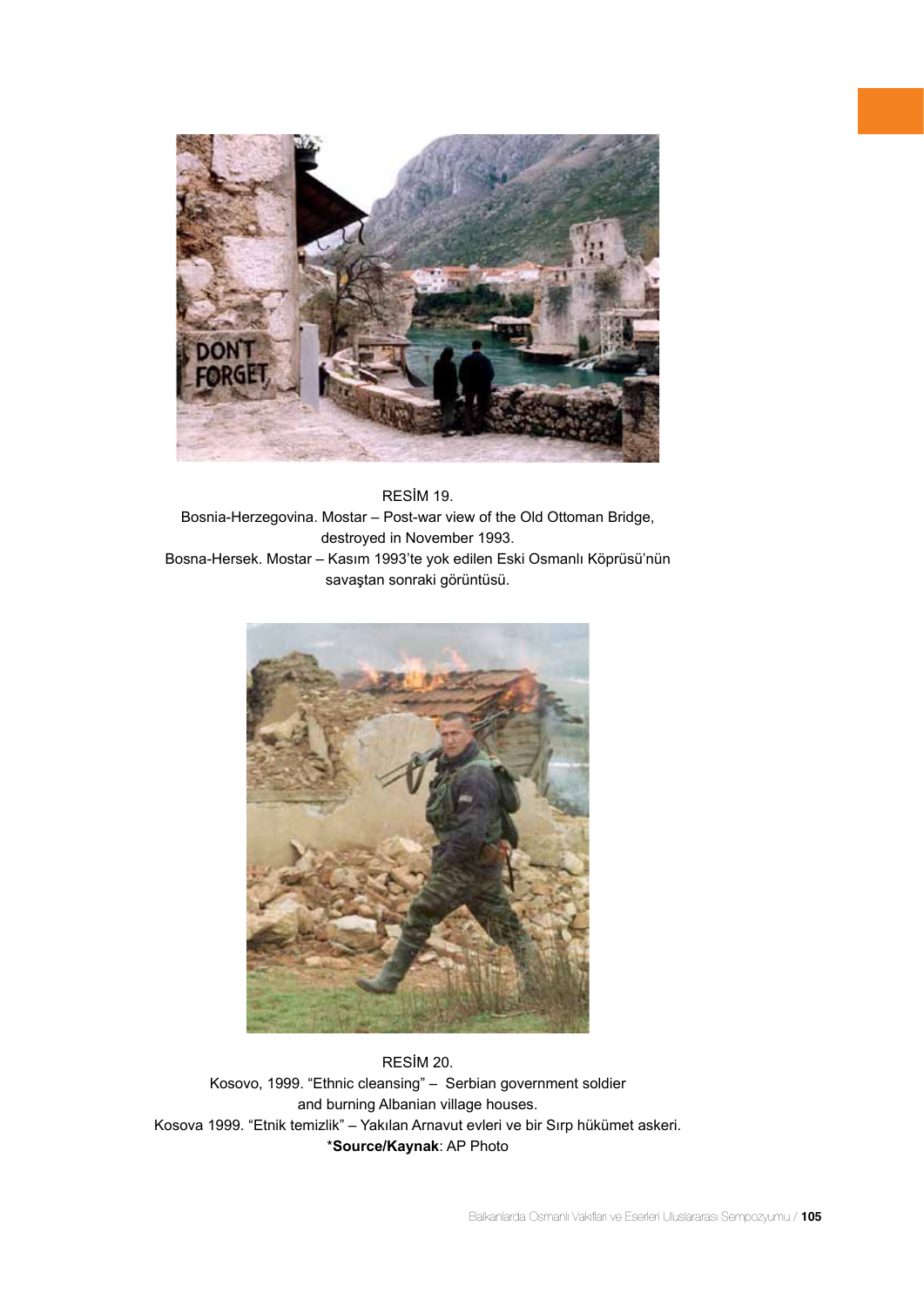

#### RESİM 21.

Map: Kosovo. Islamic endowments (mosques, dervish lodges, religious libraries and archives) destroyed or damaged in 1998 and 1999. Harita: Kosova'da 1998'de ve 1999'da yok edilen ya da ciddi hasar gören vakıf

eserleri (camiler, tekkeler, vakıf kütüphaneleri ve arşivleri).



RESİM 22. Kosovo. Vushtrri. The historic Gazi Ali Beg Mosque (1444), its minaret shot away by a Serbian tank in March 1999. Kosova. Vıçıtırn. Mart 1999'da minaresi bir Sırp tankı tarafından topa tutularak yıktırılan tarihî Gazi Ali Bey Camii (1444)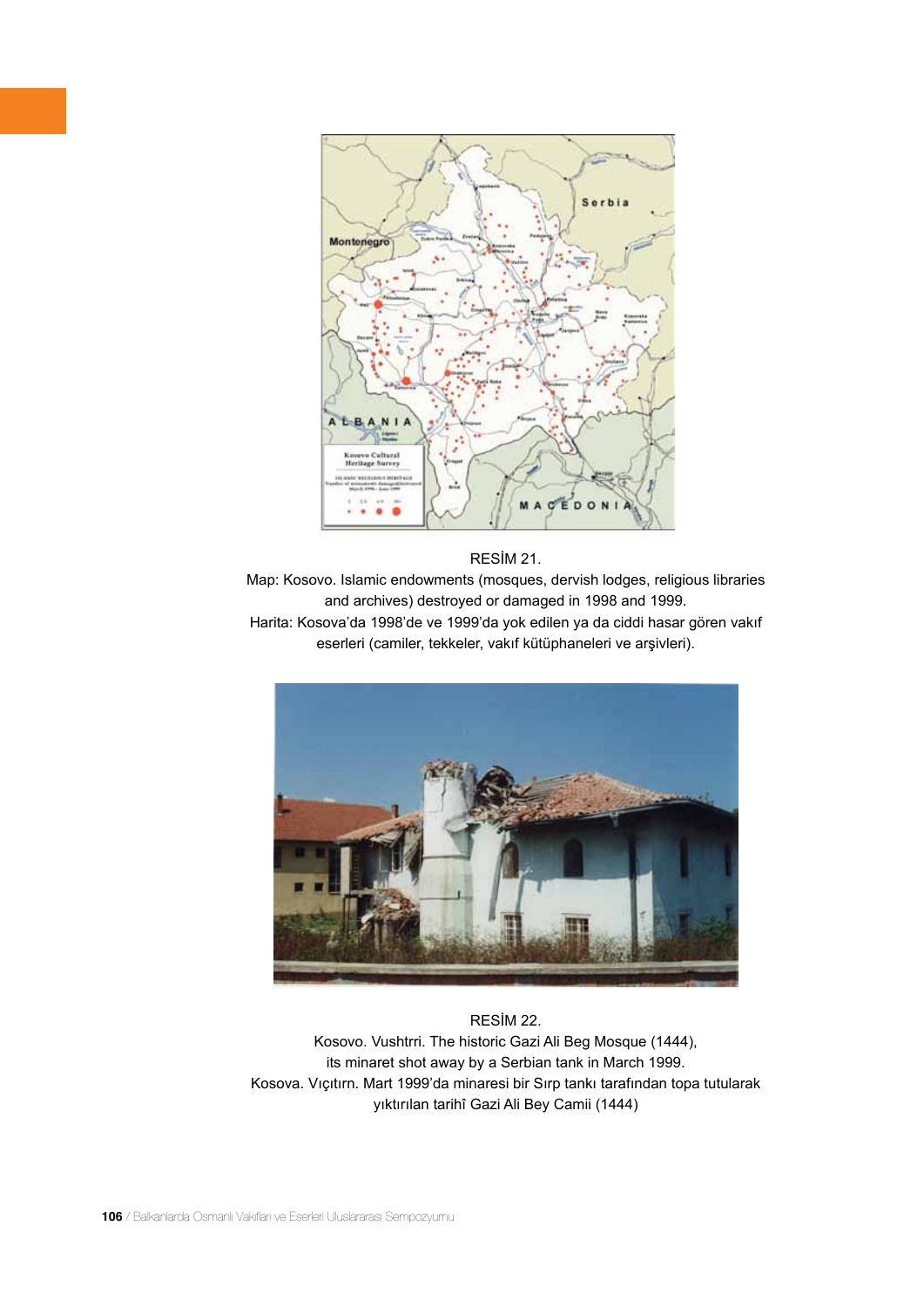

#### RESİM 23.

Kosovo. Prishtina. The Central Historical (Waqf) Archive of the Islamic Community of Kosovo, burned by Serbian policemen in June 1999. Kosova. Priştine. 13 Haziran 1999'da Sırp polisleri tarafından yakılan Kosova İslâm Cemaati'nin Merkez Vakıf Arşivi alevler içinde görünüyor. \***Source/Kaynak**: Oleg Popov (Reuters/Archive Photos)



RESİM 24. Kosovo. Gjakova. The waqf library of Hadum Sylejman Aga (1595). Pre-war photo. Kosova. Yakova. Hadım Süleyman Ağa vakıf kütüphanesi (1595). Savaştan önceki halini gösteren fotoğraf. \***Source/Kaynak**: Yüksek Mimar Dr. İ. Aydın Yüksel.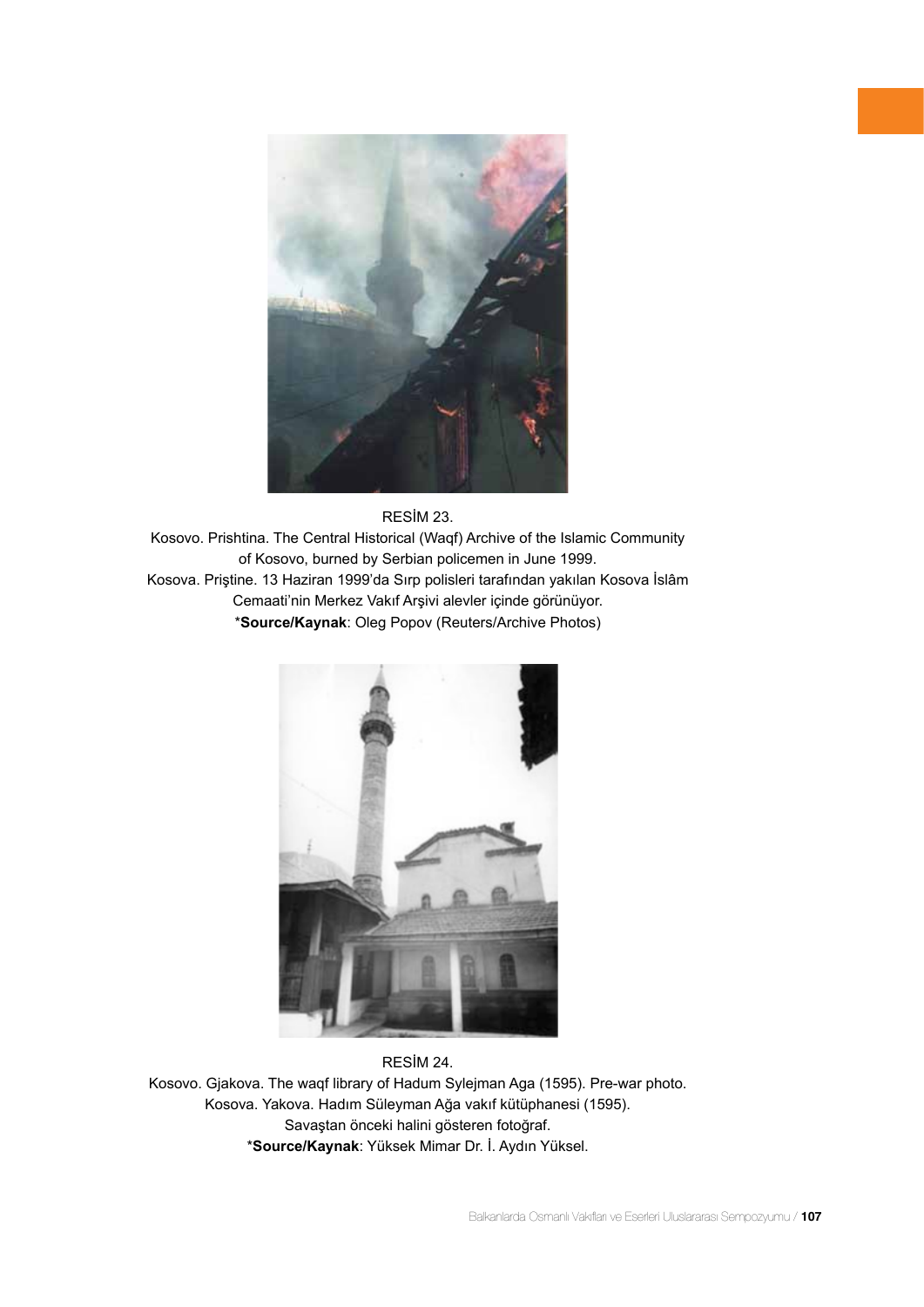

RESİM 25. Kosovo. Gjakova. The waqf library of Hadum Sylejman Aga (1595), burned and destroyed in March 1999 by Serb forces. Kosova. Yakova. Mart 1999'da Sırp hükümet askerleri tarafından yakılıp yok edilen





# RESİM 26.

Kosovo. Peja. The Mosque of Sultan Mehmed the Conqueror (1471), burned in June 1999 by Serbian policemen, along with the endowment (waqf) shops in the bazaar. Kosova. İpek. Haziran 1999'da Sırp polisleri tarafından yakılan Fatih Sultan Mehmed Camii (1471) ve çarşıdaki vakıf dükkânları.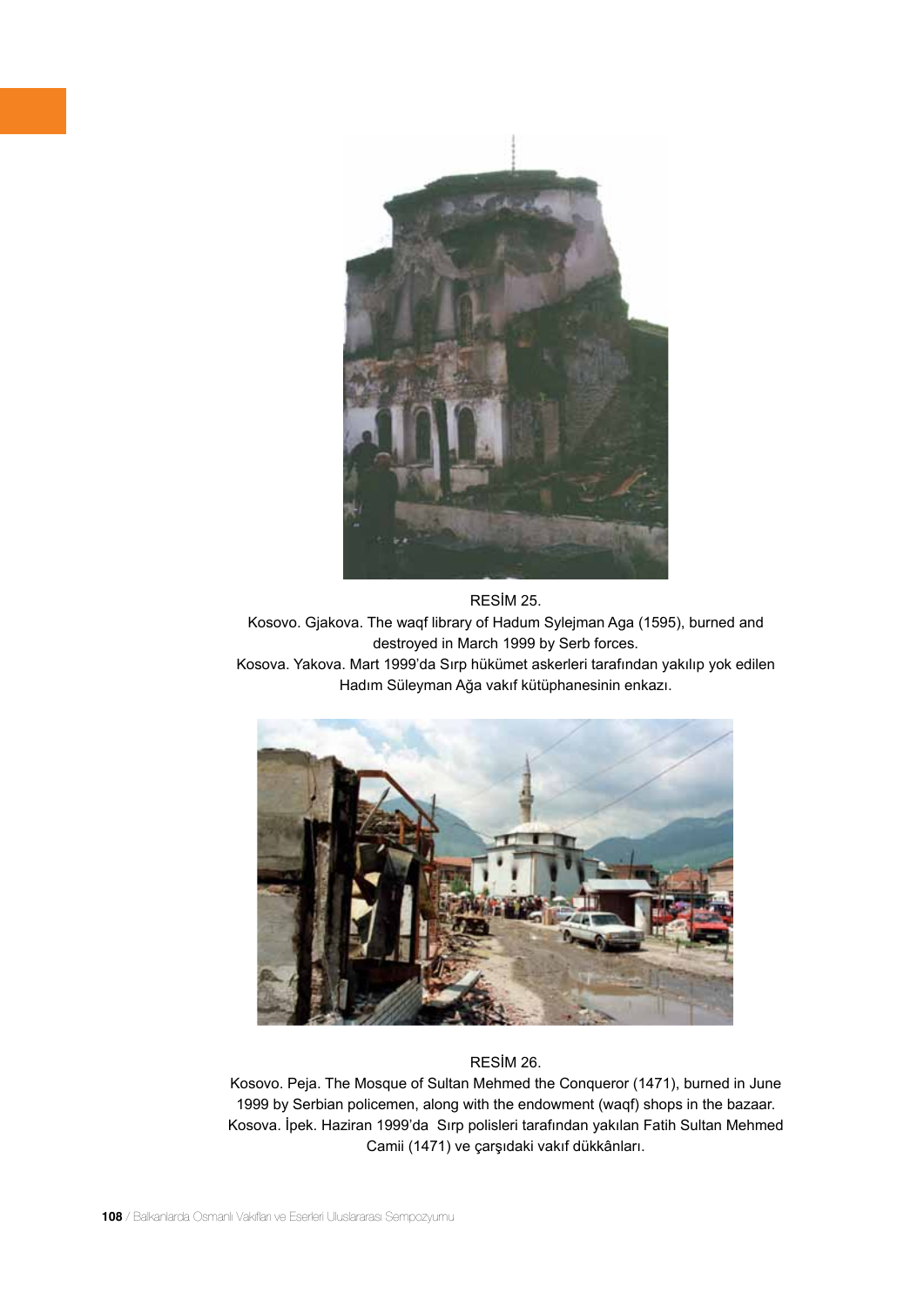

RESİM 27. Kosovo. Carralevë. Scorch marks in the mihrab of the village mosque, burned by Serb forces in 1999. Kosova. Carralevë. 1999'de Sırp askerleri tarafından kısmen yakılan köy camiinin mihrabında ateş izleri görülmektedir.



# RESİM 28.

Kosovo. Carralevë. Pages from Korans and religious books, torn up and defiled with excrement by Serb soldiers, inside the village mosque. Kosova. Carralevë. Köy camiinin zemininde 1999'de Sırp askerleri tarafından yırtılan ve dışkı ile kirletilen Mushaflar ve dini kitaplar.